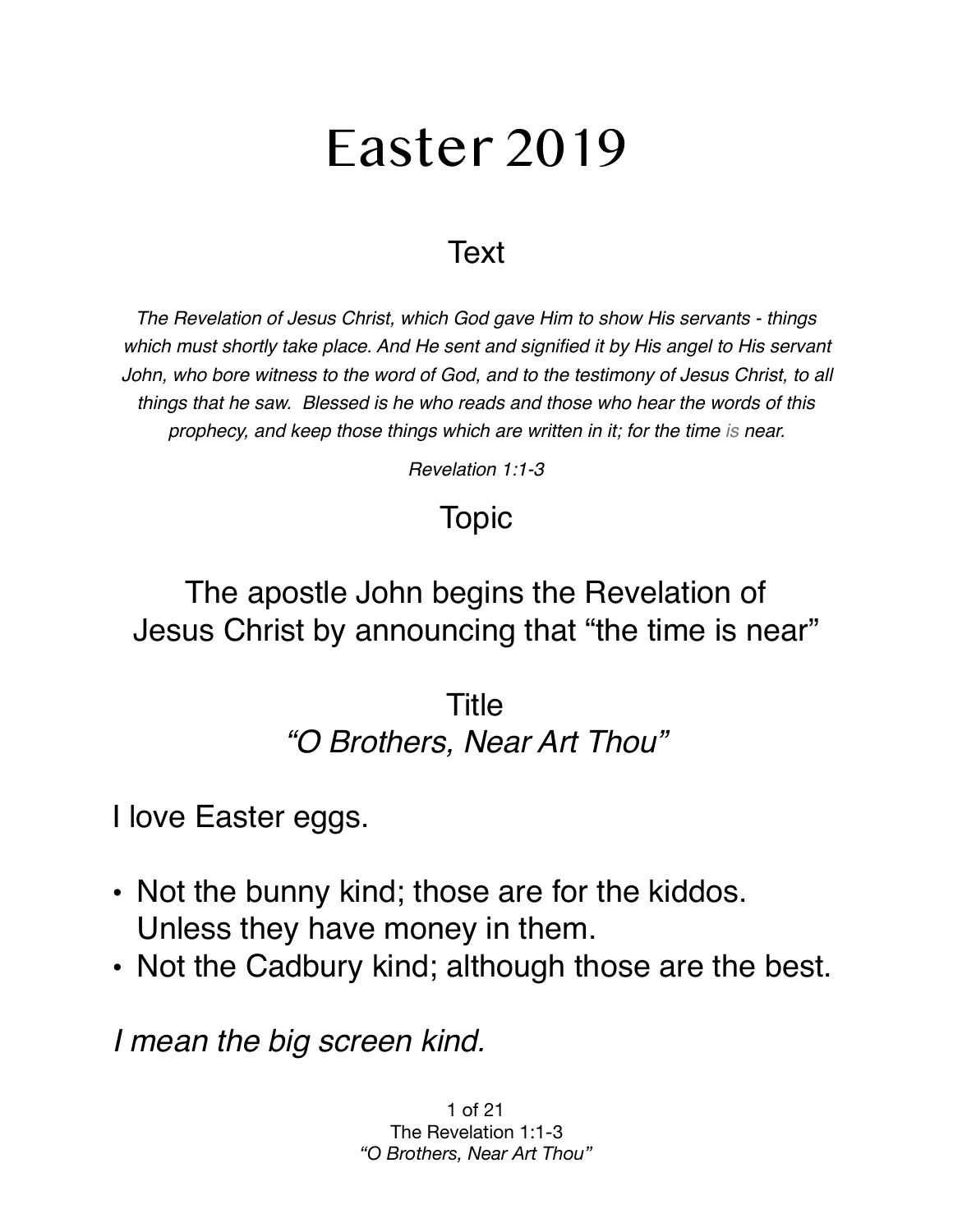They are messages, or characters, or images, hidden in the background of movies. They are called Easter eggs because you have to hunt in order to find them.

They have become prolific in feature films. For example: The number, A113, appears somewhere in almost every Pixar film.

A113 is a classroom number at the California Institute of Arts. It was the classroom for first year graphic design and character animation, where many of the animators at Pixar and Disney, and several other studios, discovered and mastered their craft.

Other Pixar Easter eggs:

- In one scene during *Toy Story 3,* a Nemo sticker can be seen on the side of Andy's dresser.
- When Boo returns home at the end of *Monsters, Inc.,* she gives Sulley a doll of Jessie from *Toy Story 2.*
- Supervillain Bomb Voyage from *The Incredibles* appears in the background of *Ratatouille* as a mime.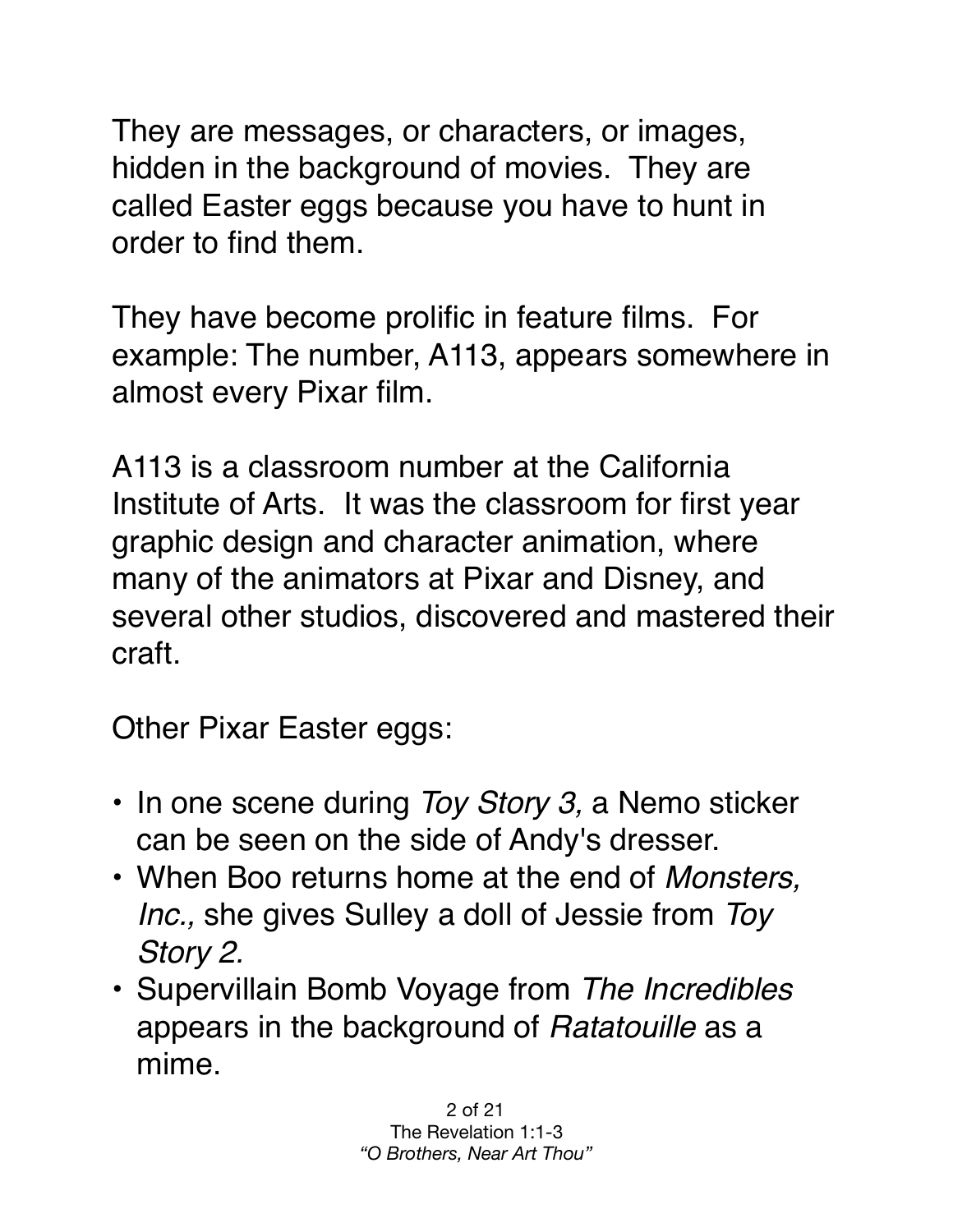• As a young boy waits in the dentist's office in *Finding Nemo,* he is reading a Mr. Incredible comic.

Pixar isn't the only studio hiding Easter eggs:

- *Raiders of the Lost Ark* has lots of Easter eggs and there are web pages dedicated to showing you where they are. At one point Indiana Jones is holding up a gold artifact, and the hieroglyphs on it show both C3PO and R2-D2.
- Sticking with *Star Wars* In Episode 1 the action starts with a council meeting. The pods are discussing the state of the federation. If you pause the scene and scan around, in one of the pods you can see E.T. and his family.

I'm not sure I'd call them Easter eggs, but scattered throughout the Revelation of Jesus Christ are approximately 550 references to future events that are from the Old Testament.

If you are familiar with the Old Testament, as you are reading the Revelation, you'll recognize them.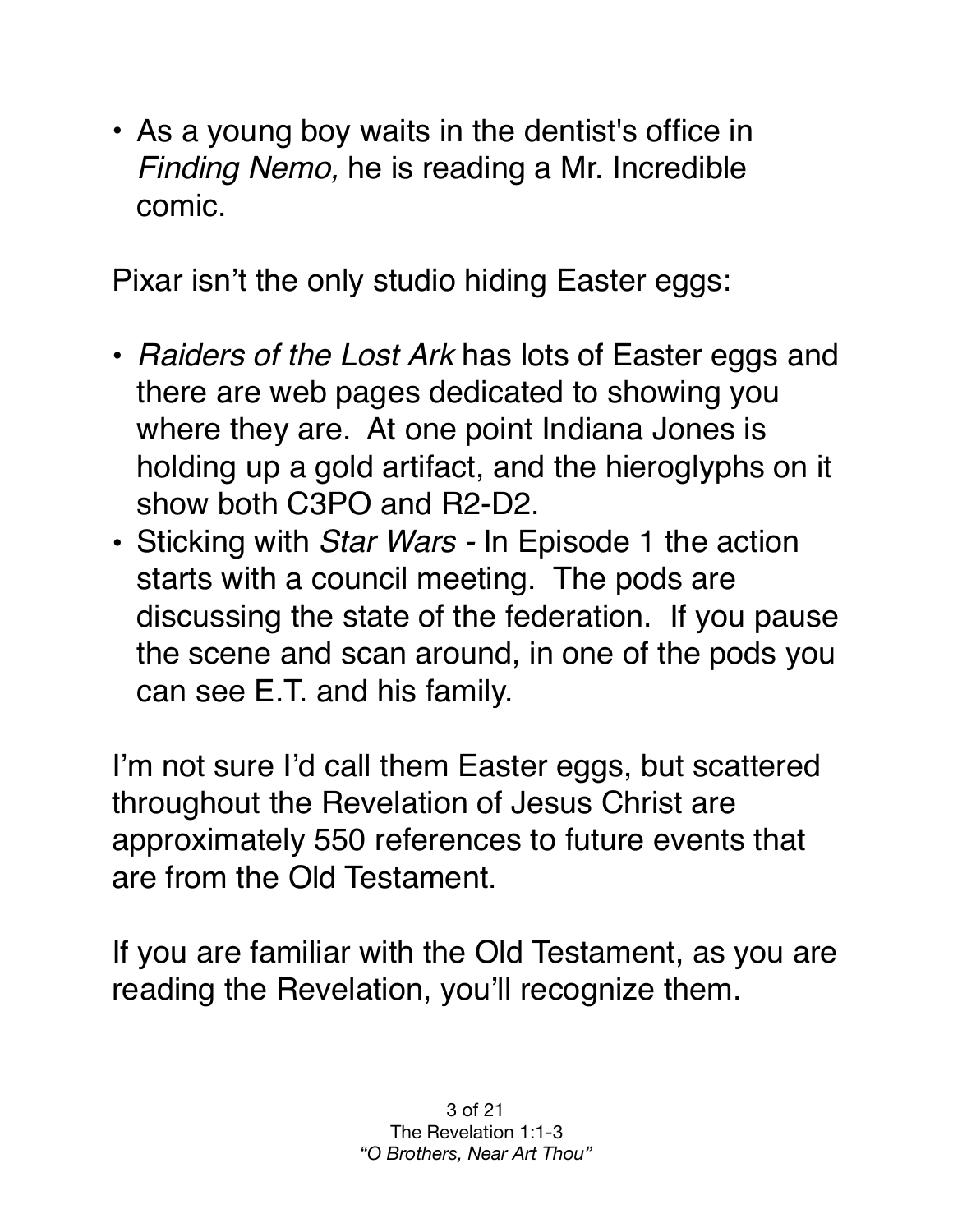I mentioned that to Geno the other day, and he commented that the Revelation is like a codebook. That got me thinking.

You've maybe heard, from a person or from a pulpit, that the Revelation is impossible to understand. They approach it as an enigma - as something strange and mysterious.

It **is** an enigma - *but not that kind*. In World War 2, the German military command used a machine to encode strategic messages. Films like *U-571* and *The Imitation Game* dramatized the capture and decoding of the machine. It was called 'the enigma.'

The Revelation of Jesus Christ - *that is the kind of enigma it is.* It is a decoder of these many familiar Old Testament references.

One of the scholars we trust, Arnold Fruchtenbaum, has this to say about the value of the Revelation:

The Old Testament prophecies are scattered throughout the Books of Moses and the various Prophets and Writings.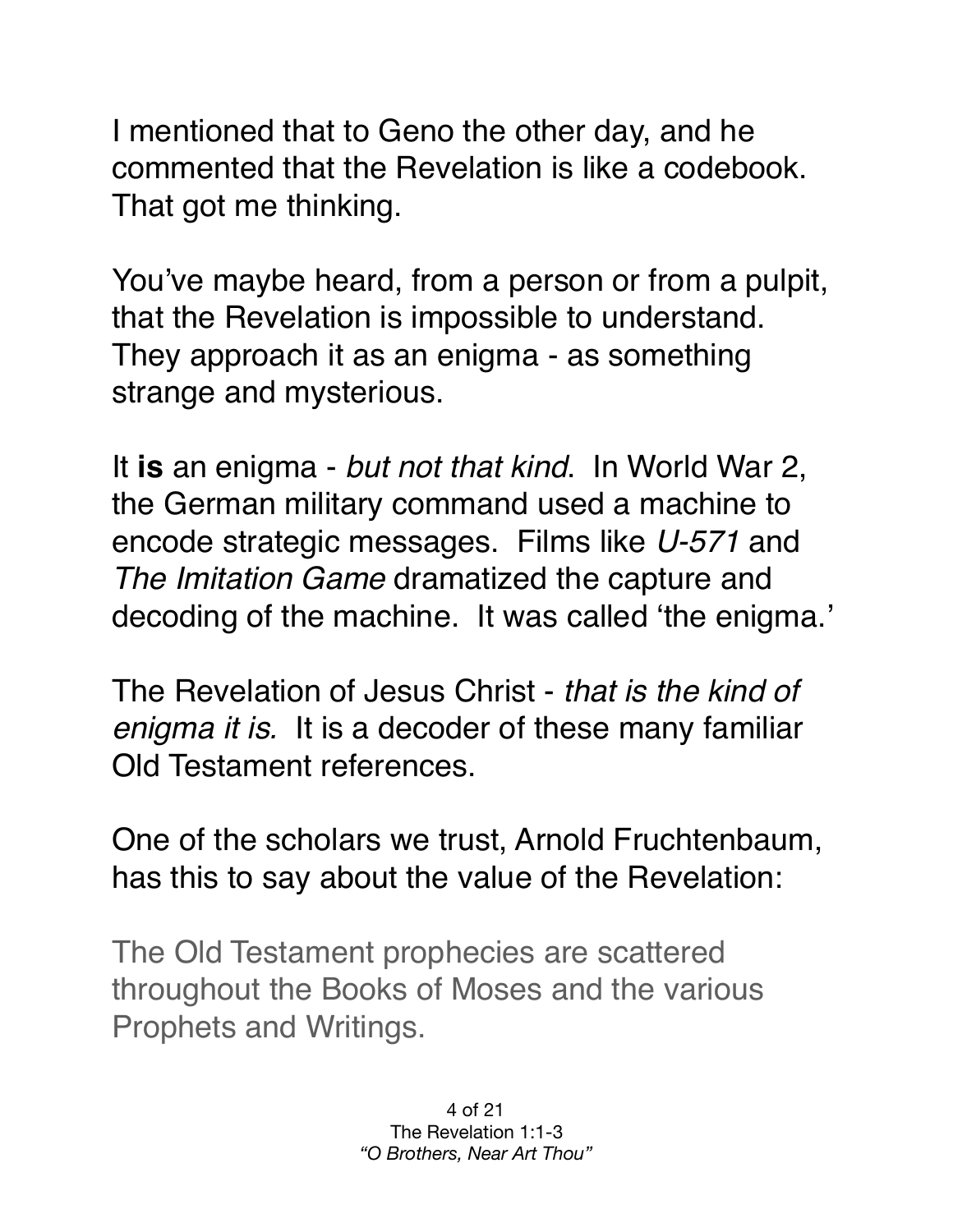It would have been impossible to put these prophecies into any chronological sequence of events. The value of the Book of Revelation is not that it provides a lot of new information, but rather that it takes the scattered Old Testament prophecies and puts them in chronological order so that the sequence of events may be determined. This book provides a framework for the understanding of the order and the sequence of events found in the Old Testament prophecies.

The first phrase, from which we derive the book's title, tells you it is designed to *reveal*, not *conceal*:

Revelation 1:1 The Revelation of Jesus Christ, which God gave Him to show His servants - things which must shortly take place. And He sent and signified it by His angel to His servant John,

"Revelation" is the Greek word *apokalupsis* from where we get our word *apocalypse*.

Pop culture has us thinking that the apocalypse is some horrifying, hopeless, dystopian future.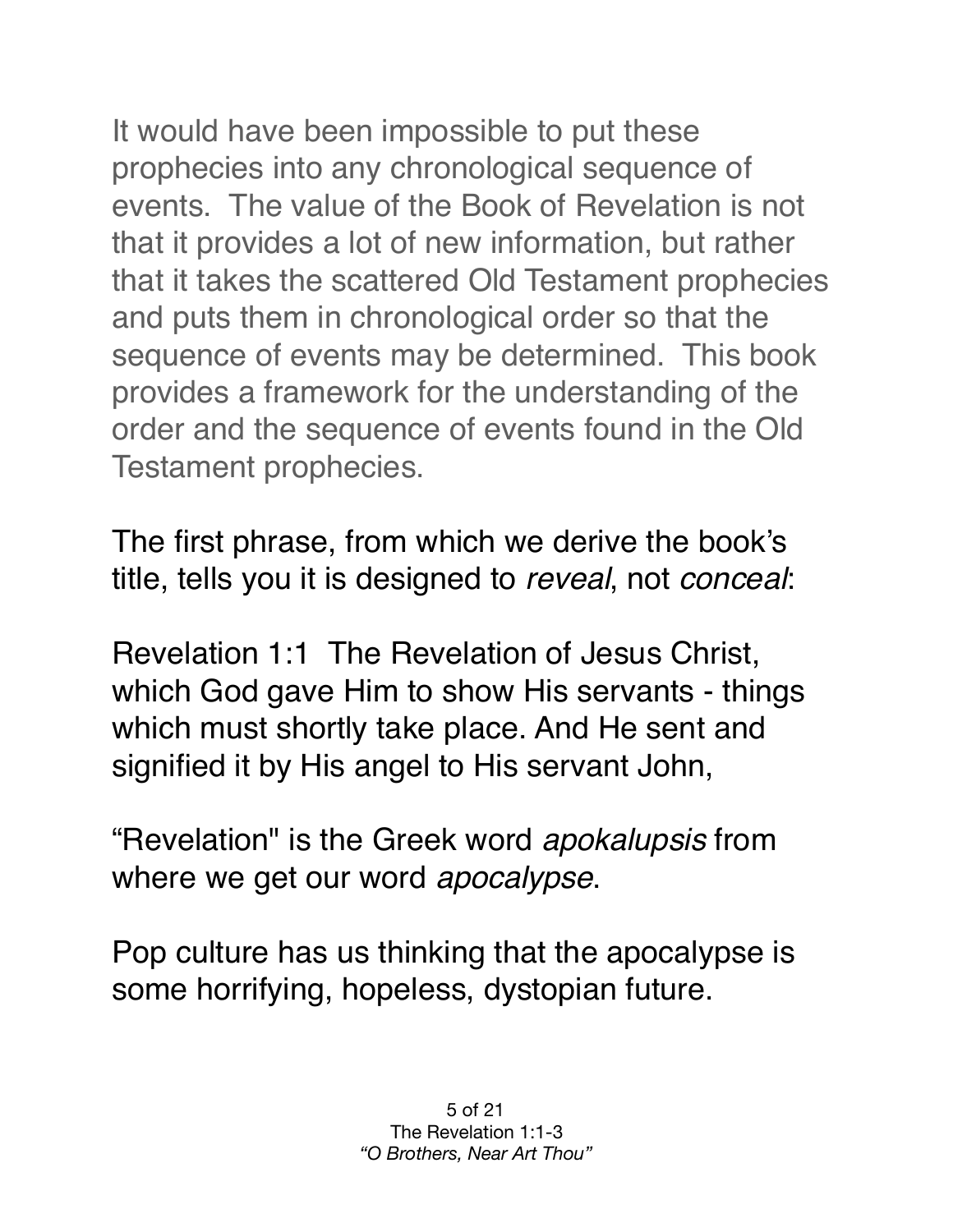The popular 'zombie apocalypse' is representative of this use of the word. Think *The Walking Dead,* or *World War Z.*

Those dramas are just the tip of a very deep iceberg. Hollywood has been churning out apocalyptic films at an unprecedented rate.

Educational television has the apocalypse on its mind, too. *The Discovery Channel* has a postapocalyptic reality show, *The Colony,* in which contestants must survive a dystopian scenario.

*Nothing could be farther from the reality.* While they get the word "apocalypse" from the Bible, they are ignorant of its true meaning, and of the future.

Apocalypse means *an uncovering* or *an unveiling.*  It is the uncovering, the unveiling, of Jesus Christ as the coming King - coming to crush the devil and establish a kingdom on earth, then on into eternity.

The Revelation isn't the story of the end of humanity. It is the forecast for the end of sin, Satan, and death.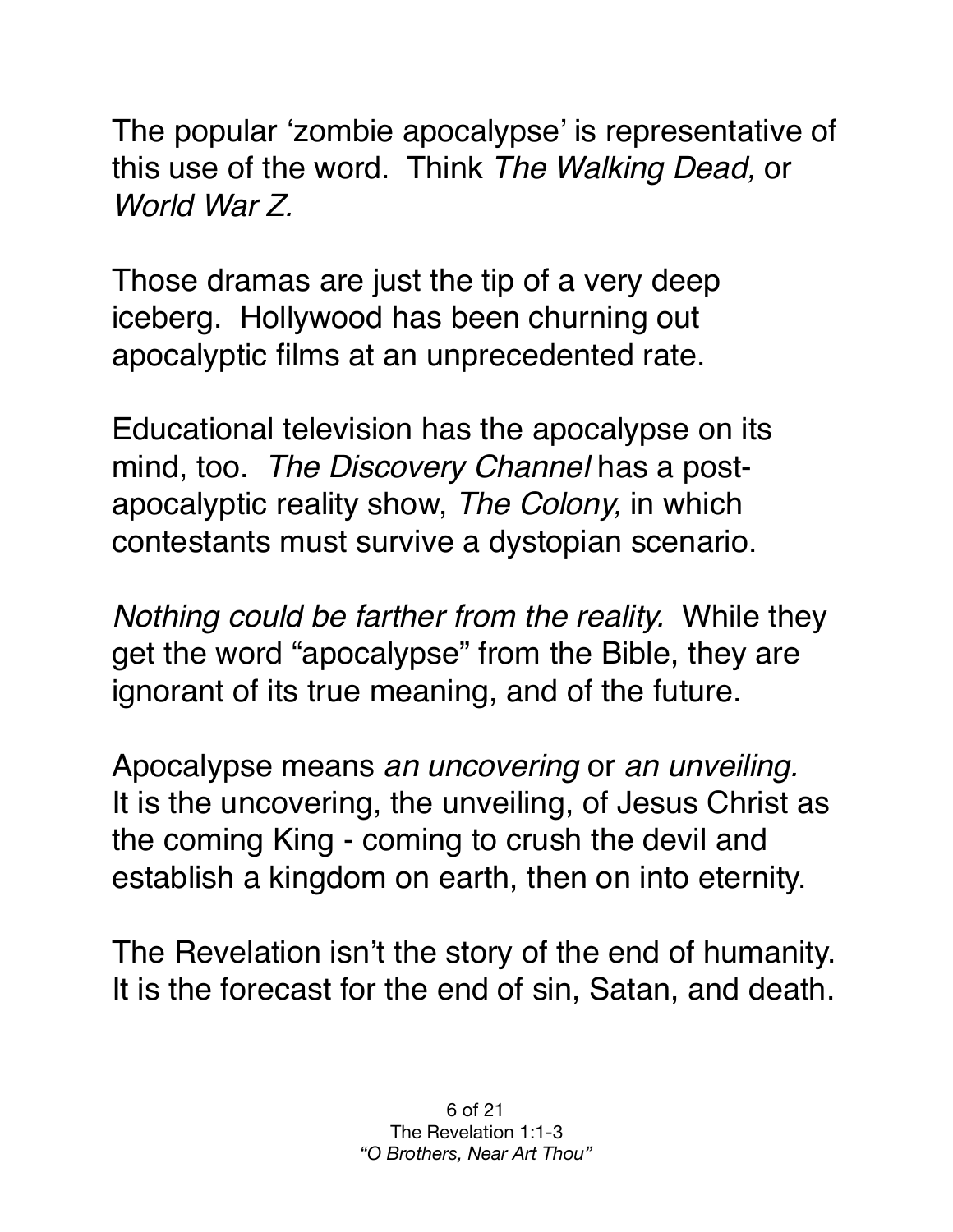Often the book is called Revelation**s**, with an 's' at the end. While it shows many things, it is meant to be read as revealing **one** Person - Jesus. We're to see Him on every page.

What about when stars are falling from Heaven, and the sun is scorching humans? In those and all the other disasters we see the grace of God's wrath against sin, still giving lost sinners opportunity to be saved by Jesus.

By the way: It may seem obvious, but since this is Easter Sunday I'll go ahead and point it out. This book presents Jesus as risen from the dead, as very much alive and glorified. It announces that "The kingdoms of this world have become *the kingdoms* of our Lord and of His Christ, and He shall reign forever and ever!" (Revelation 11:15).

God the Father "gave" Jesus this unveiling. Jesus Christ is God, and equal with God, but in terms of the plan of salvation, He remains subordinate to His Father's will.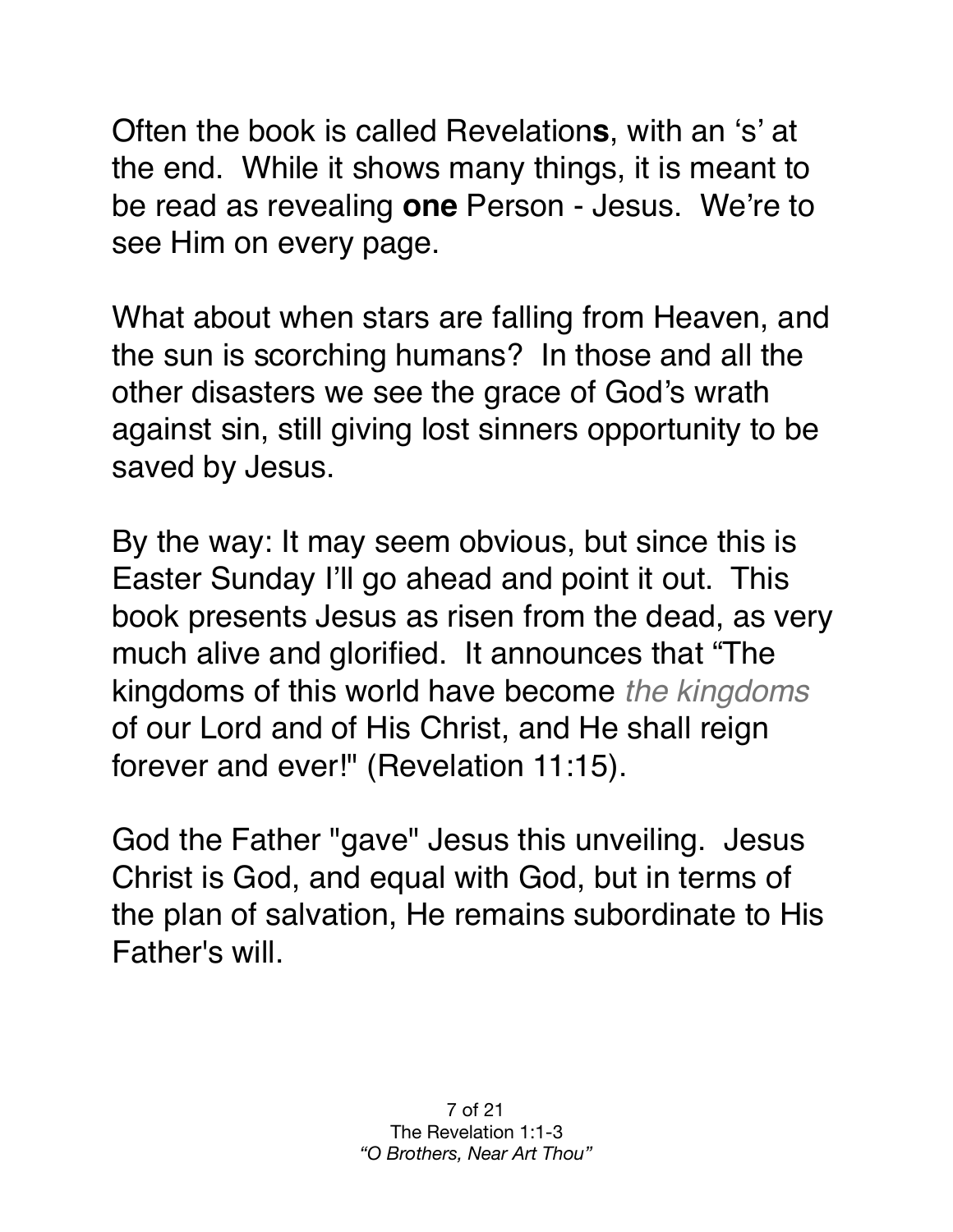Jesus then gave the unveiling of Himself to an unnamed angel, who then gave it to John, for him to write it down for us.

If that sounds like what we call "the telephone game," where the message gets messed-up as it goes from person-to-person - **it didn't.** Twice in the book it declares, "these words are faithful and true" (21:5 & 22:6). The Bible - it was God-breathed, and it remains reliable, the Word of God.

This unveiling is to "show His servants." The Lord wants us to see Him, as He is now in Heaven, and as He will be at His Second Coming.

It's as if He is saying, "Look at Me!"

Where are you looking, in various areas of your life, for help? Or for hope? Or for satisfaction? Or for purpose? Or for acknowledgement?

Jesus says, "Turn away from anyone, or anything, else; *turn and look at Me."*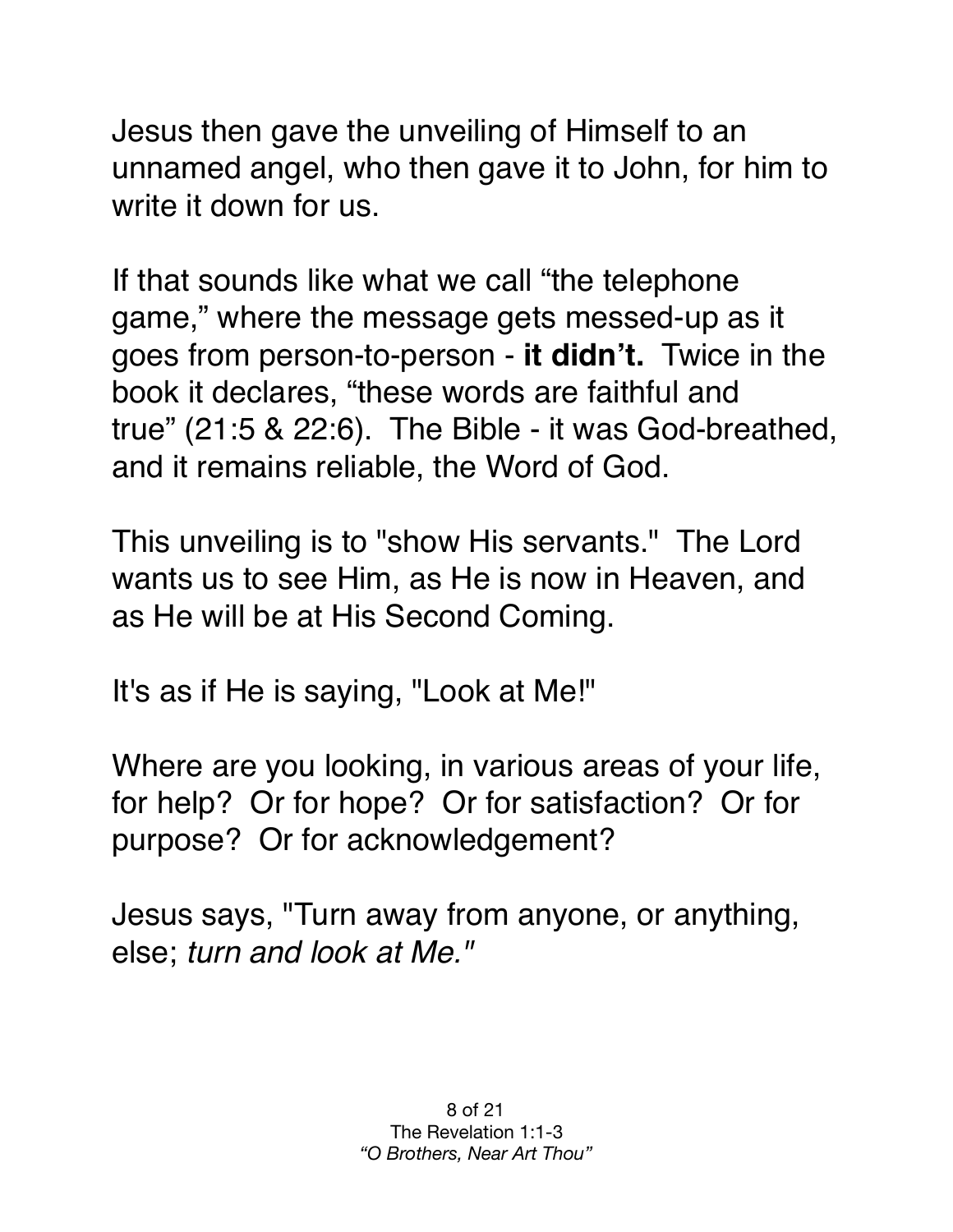"The things which must shortly take place" is often misunderstood to mean that all the prophecies of the book were to be fulfilled, and have been fulfilled, soon after they were given.

"Shortly" is *en tachei* meaning *quickly* or *suddenly*. Our word tachometer comes from it. When you floor your accelerator pedal the tachometer redlines. In the context of end times events it means that once these events begin it will be pedal-to-the-metal. It doesn't mean they were going to happen soon.

"Signified" means through signs or symbols. Stop and think about that for a moment. We use signs and symbols whenever we want to be clear. Whenever we don't want to be misunderstood. Signs and symbols are better than language because they are universal. It doesn't matter what language you speak when it comes to a symbol on a sign.

How are we to interpret the signage in the Revelation?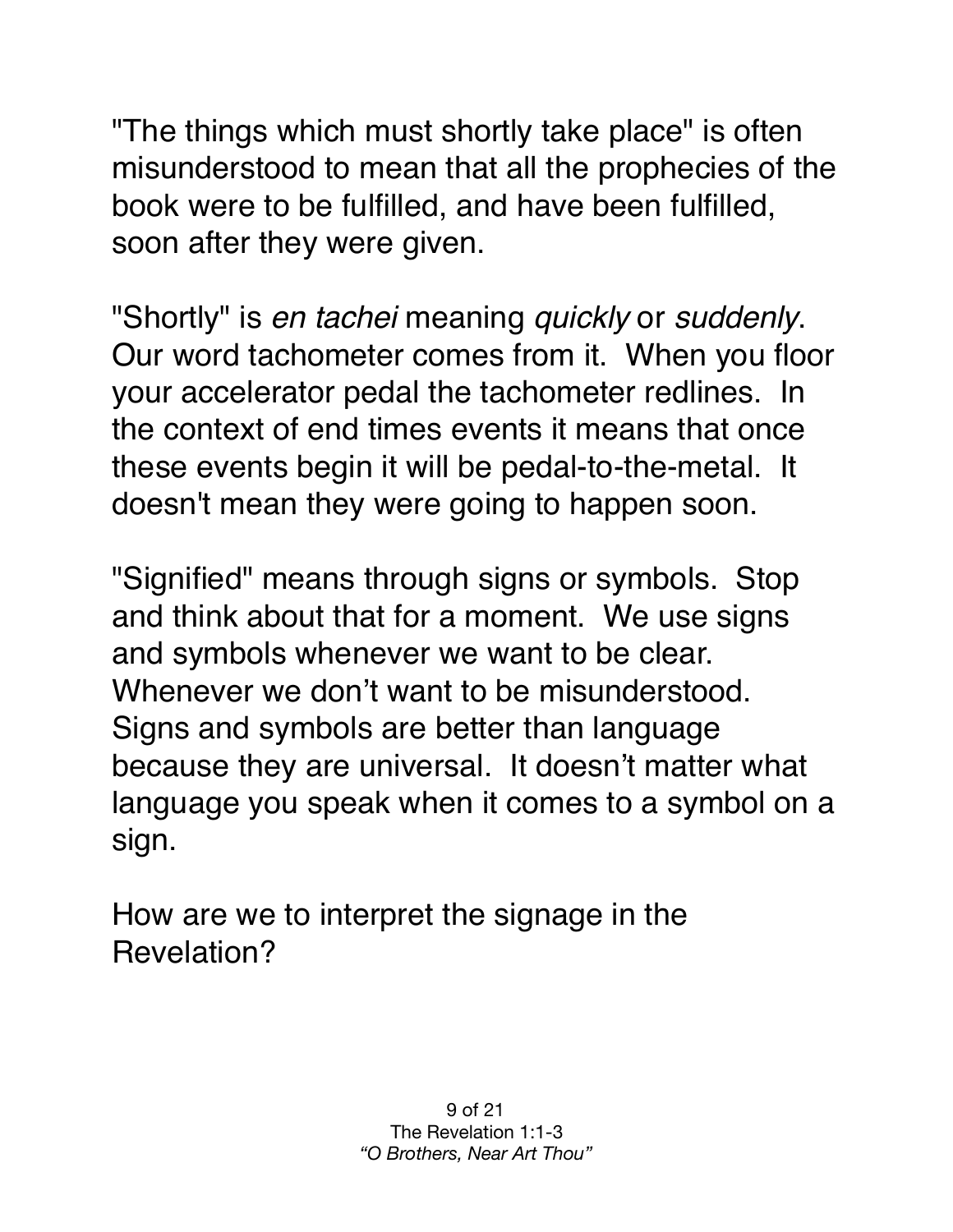- 1. First, as we already noted, you will encounter signs and symbols that were already defined by their use in the Old Testament. For example: There is a strange scene in chapter twelve involving "a woman clothed with the sun, with the moon under her feet, and on her head a garland of twelve stars" (verse one). You recognize it from the very first book of the Bible, Genesis, where, in chapter thirty-seven, it is identified as the twelve tribes of Israel (v9).
- 2. Second, quite often when you encounter a sign or symbol in the Revelation, if you'll read a little further, **you are told what it means**. In this very chapter of the Revelation, John sees seven stars and seven gold lamp stands (v7 & 16). Almost immediately you're told, "The seven stars are the angels of the seven churches, and the seven lampstands which you saw are the seven churches" (v20).

Third: Do you remember learning how to outline something you had written? You did it to give the reader a road map to help him or her. Jesus gave us an outline to follow for reading the entire book: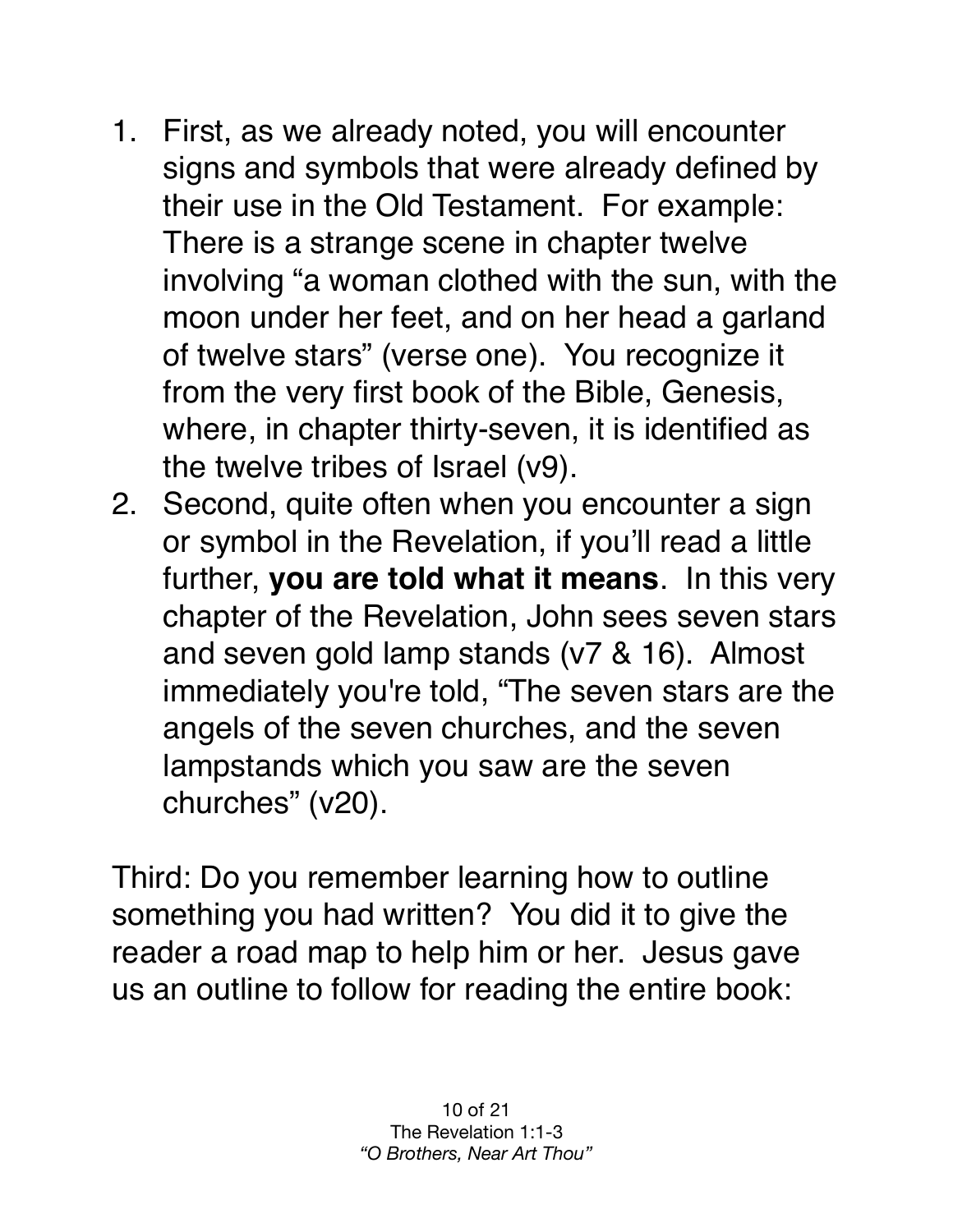Revelation 1:19 Write the things which you have seen, and the things which are, and the things which will take place after this.

- 1. "Write the things which you have seen." In verse twelve of chapter one, John said "I turned," and he described what he saw. John saw the risen Lord. Chapter one is "the things which you have seen."
- 2. In chapters two and three Jesus dictates seven letters to seven churches. The seven churches are "the things which are." We say that they also refer to the entire church age because each of them ends by saying to all Christians, "he who has an ear, let him hear what the Spirit says to the churches." That's all churches, throughout this age.
- 3. Then from chapters four through the end of the book we read about "the things which will take place after this." You see - in proper chronological order - the church resurrected and raptured into Heaven; the seven years of the Great Tribulation; the Battle of Armageddon; the Second Coming of Jesus; the one-thousand year reign of Jesus on the earth (called the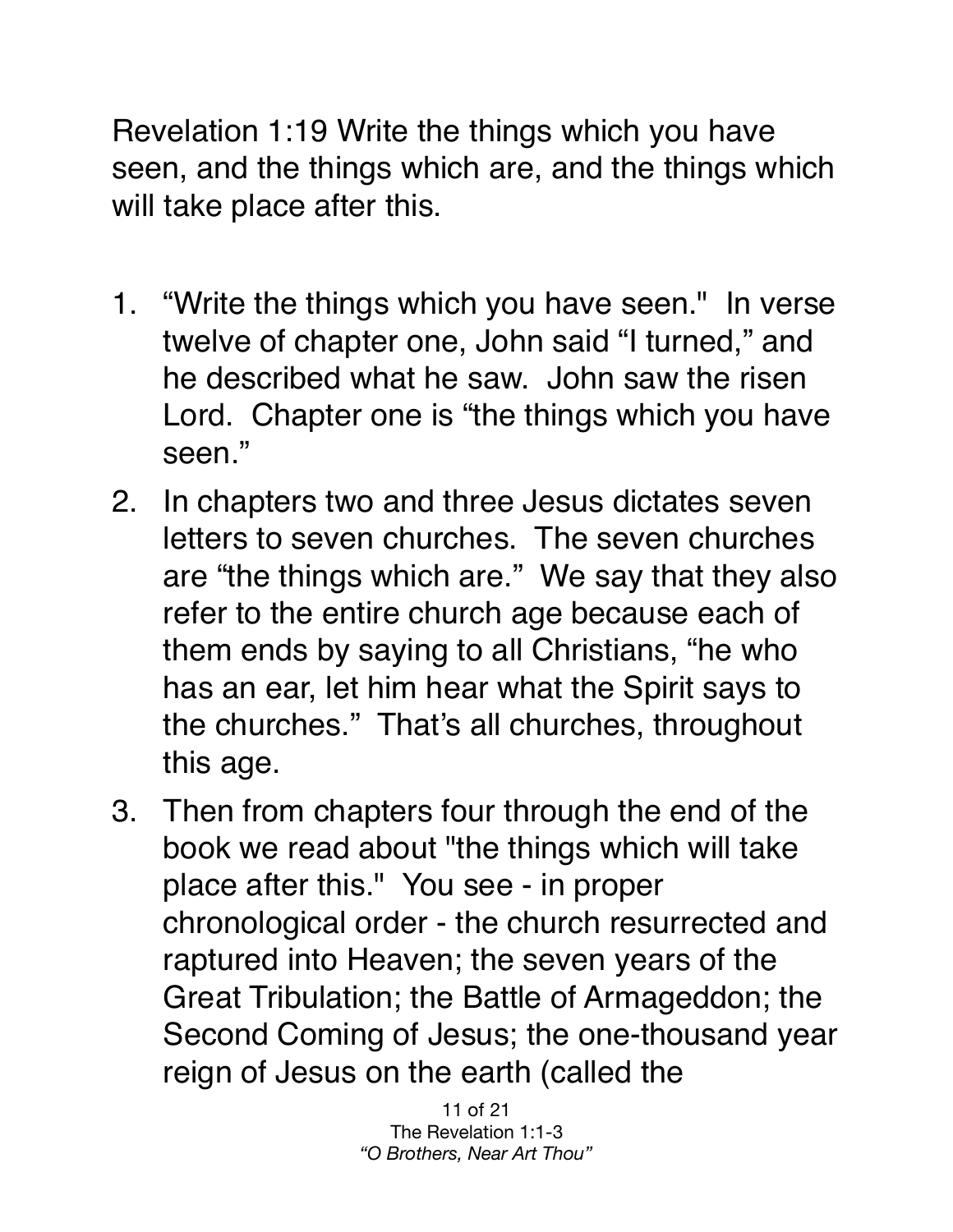Millennium); the final judgment of Satan, the fallen angels, and nonbelieving humanity; the destruction of this universe; the creation of a new universe; finally you get a glimpse at your life in eternity with God.

This book really does gather all of Bible prophecy together and make sense of it.

Many of the signs and visions of the Book of the Revelation came to John through the supervision of an "angel."

"John" is the apostle John, author of the Gospel bearing his name and three New Testament letters. He id's himself four times (1:1,4, & 9; 22:8).

He is content to call himself a "servant." He used the word for a voluntary bond slave - someone who chose slavery out of love for his Master.

Revelation 1:2 who bore witness to the word of God, and to the testimony of Jesus Christ, to all things that he saw.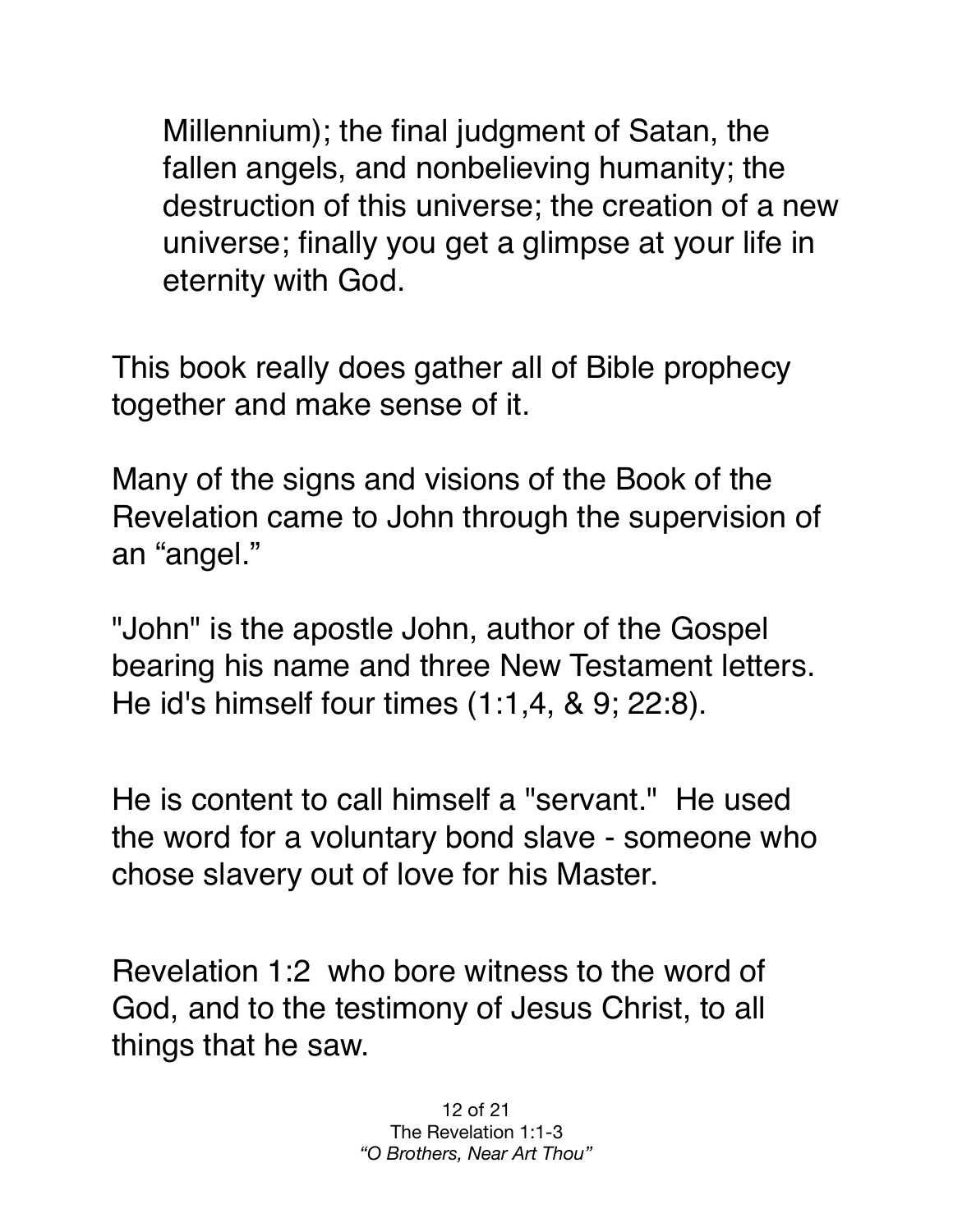John received the Revelation as "the Word of God," given to him by the "testimony of Jesus Christ," and he saw it for himself. John will make the claim "I heard" twenty-eight times; and "I saw" or "I looked" or "I beheld" forty-nine times.

Revelation 1:3 Blessed *is* he who reads and those who hear the words of this prophecy, and keep those things which are written in it; for the time *is* near.

There are seven "blessings" scattered throughout this book - six more after this one. You can find the other six for yourself. They deal with yet future events.

When the Revelation was first delivered to the churches, the pastor read it, and the Christians heard it. It was a blessing to them.

If you have an ear to hear what the Spirit says to the churches, this first blessing can be yours right now, by reading and by hearing this book.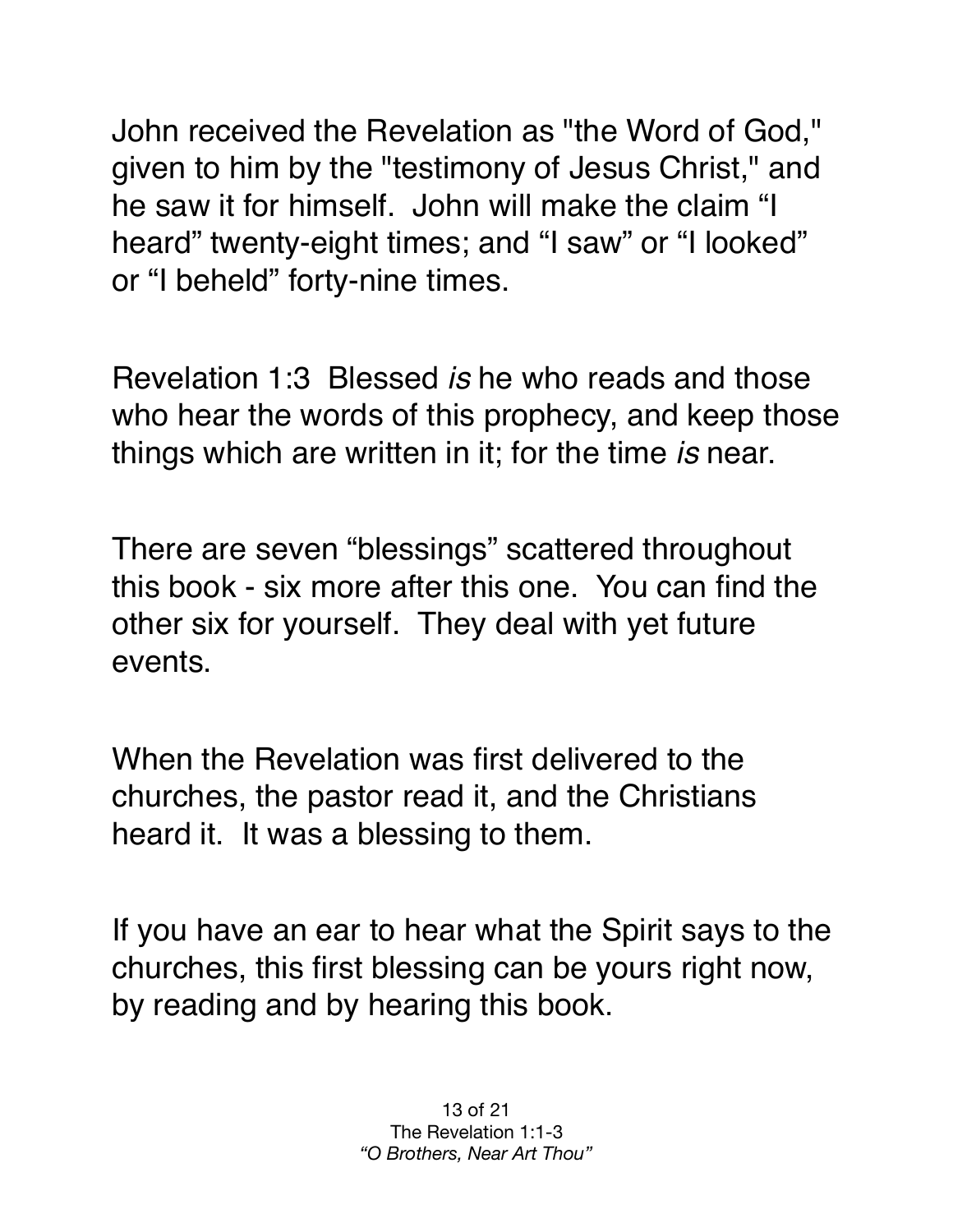Do you want to be blessed? Do you want to be blessed by God? Of course we all do.

We are suggesting that you read the Revelation more often.

Not reading the Revelation regularly would be like walking-out of a movie without seeing the last scene; or reading a book and ignoring the last chapter.

But even more than that - it would be to ignore blessing from God. It would be like having the winning PowerBall ticket, and knowing it, but never claiming your winnings.

I'd encourage you to read the Revelation - at least some of it - **everyday**. Read a chapter a day in addition to your regular reading.

"Blessed are... those who hear the words of this prophecy." The word "hear" is used in a sense that is not uncommon, that of giving attention to; of taking heed to.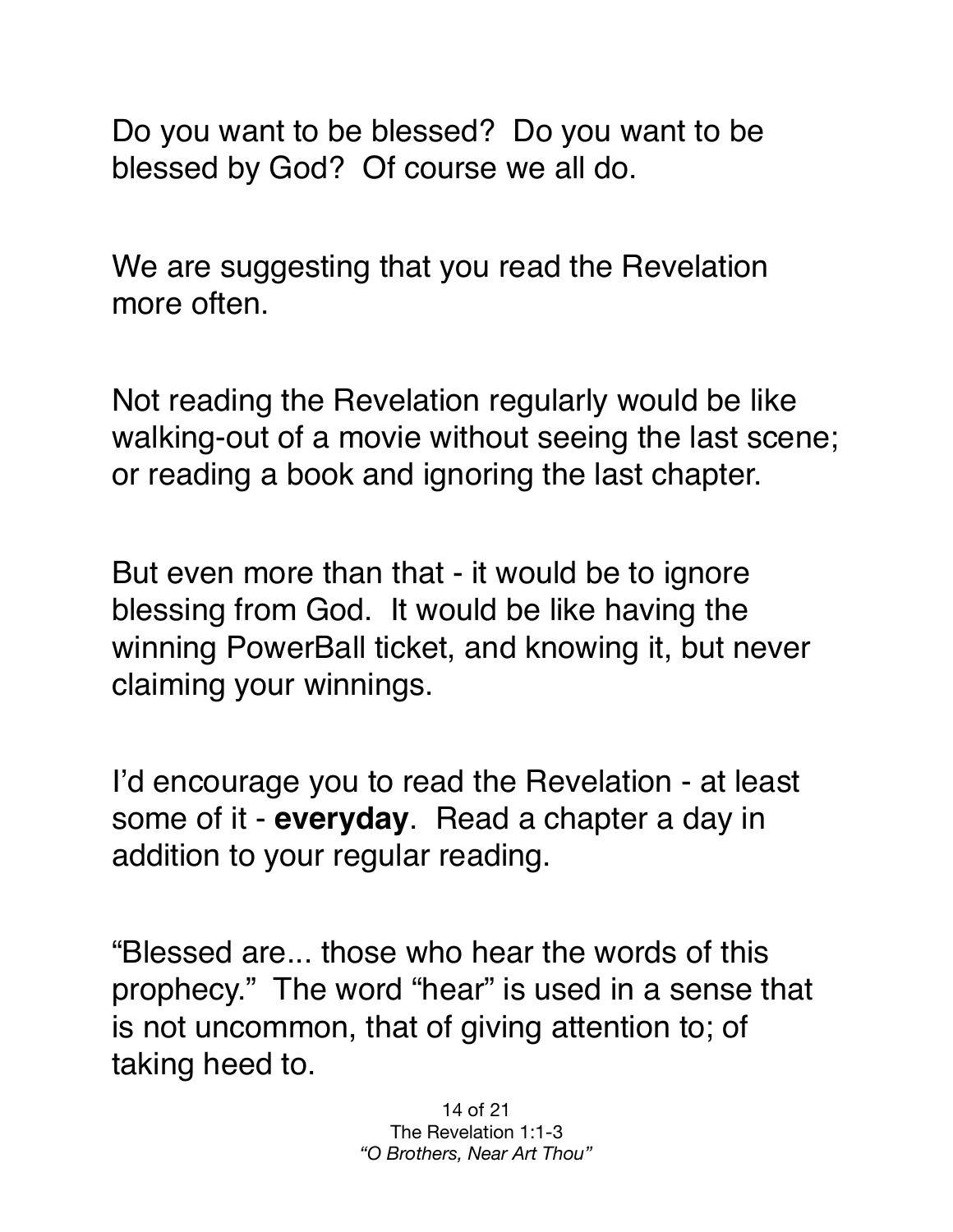We might use the word study. Get into it; study it. If you want a great place to begin studying, get a copy of *The Revelation of Jesus Christ,* by John Walvoord.

BTW - Be careful with commentaries. Not all commentators are futurists who approach the Revelation as literal. In fact, just when Bible prophecy is unfolding as never before; and when nonbelievers are more obviously interested then they've ever been, a lot of evangelicals are not only overlooking it, they are disdaining it as unimportant.

"The time is near." It refers to a specific period of time, one that will be described in great detail in chapters six through eighteen. We know it as the seven-year Tribulation, whose final three-and-onehalf years are the Great Tribulation.

How is it "near?" Once again, this does not mean it was about to happen. It is "near" in the sense that it is *next* on God's prophetic calendar.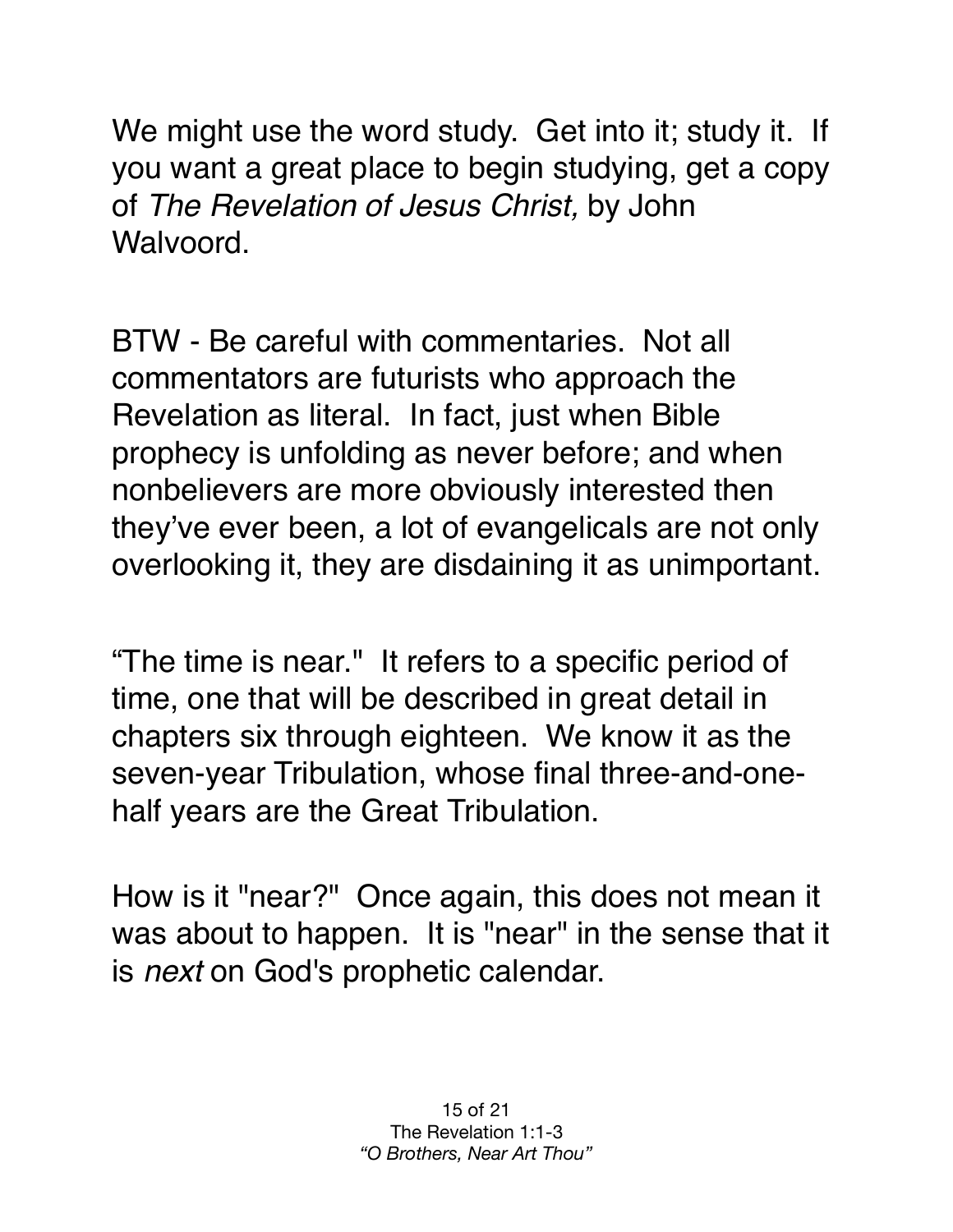We, the church, are expecting the resurrection and rapture at any moment. Being imminent, it's not on God's calendar - the one the prophet Daniel gave to the nation of Israel.

How is it reassuring that the Tribulation is near?

- It's reassuring because we know the Tribulation prepares the world for the Second Coming of Jesus Christ.
- It's reassuring because I know that we win, in the end; and, therefore, all the suffering and sadness we must endure will be worked together for the good.

*Avengers: Endgame* is about to be one of the highest grossing movies of all time. Thanos snapped his fingers and half of all life in the universe dissolved into dust. The remaining heroes will undoubtedly find a way to reverse his snap, and put things right. Because that's what heroes do.

We're not expecting a snap. We're listening for the sound of a trumpet.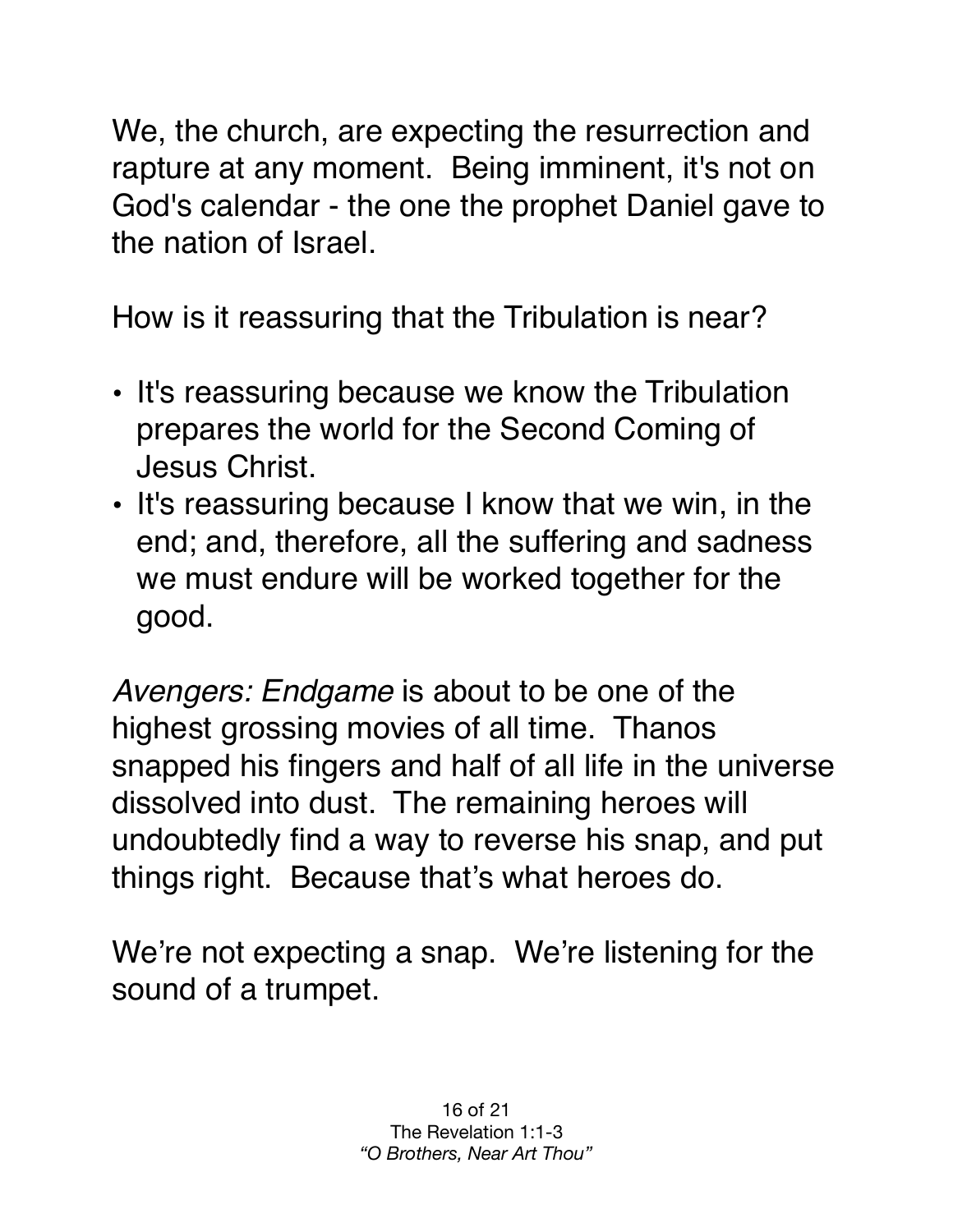1Th 4:16 For the Lord Himself will descend from heaven with a shout, with the voice of an archangel, and with the trumpet of God. And the dead in Christ will rise first.

1Th 4:17 Then we who are alive *and* remain shall be caught up together with them in the clouds to meet the Lord in the air. And thus we shall always be with the Lord.

Here is what I *really* want to get to:

"... And keep those things which are written in it."

Hmm. How do you "keep" *future* prophecy?

I think it's simply by choosing to live everyday in the light of what you know to be true of the future of this world, and of your personal world.

The apostle Peter alluded to the same kind of thing. After discussing future prophecy, he said, "what manner *of persons* ought you to be in holy conduct and godliness, looking for and hastening the coming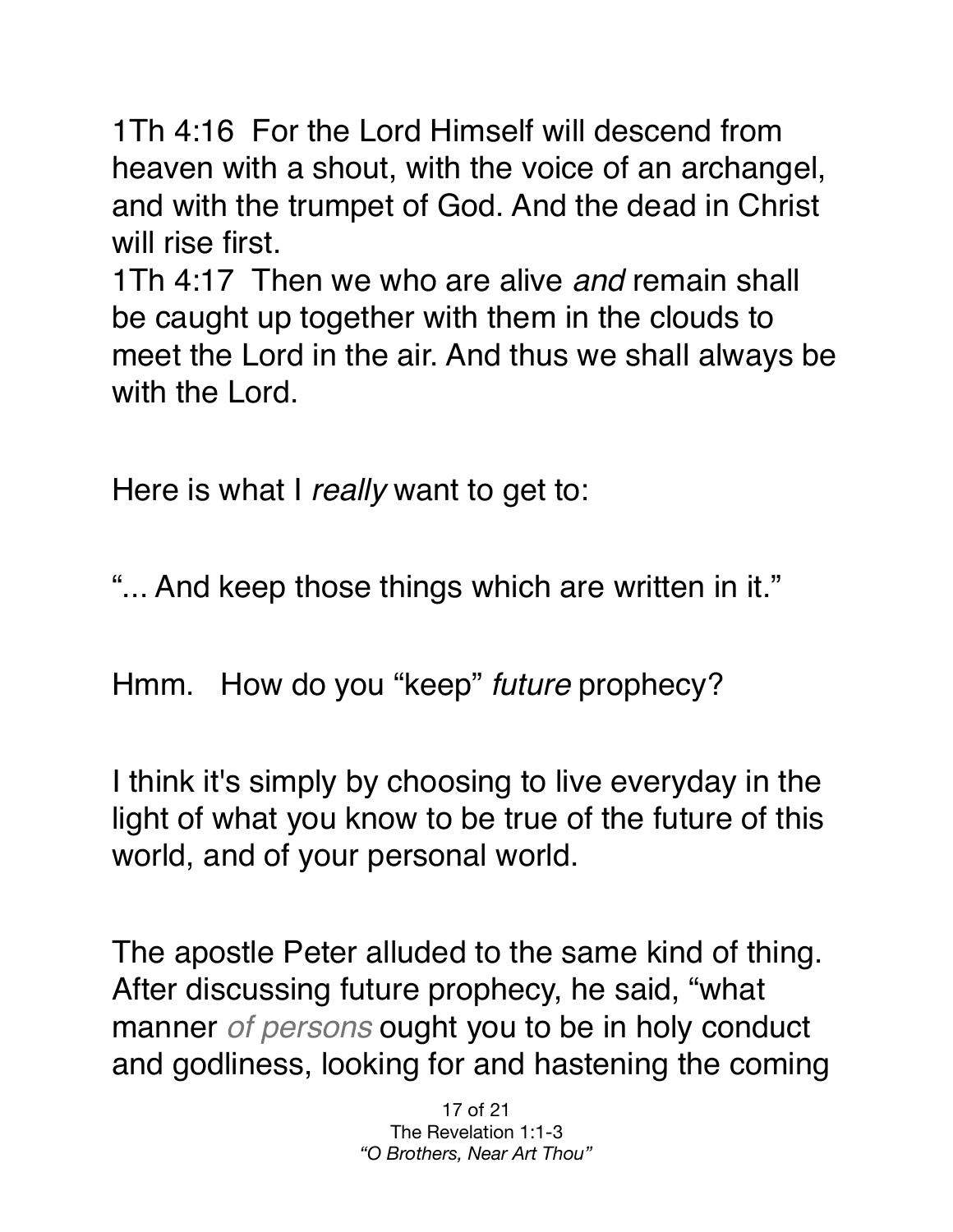of the day of God, because of which the heavens will be dissolved, being on fire, and the elements will melt with fervent heat? Nevertheless we, according to His promise, look for new heavens and a new earth in which righteousness dwells" (Second Peter 3:11-13).

Lots of times in syfy a character makes a fortune in the stock market, or by betting on some event, because he has come here from the future.

We already know the future of this planet. It is headed into an unprecedented time of global catastrophe - not from global warming, or some such thing, but on account of the wrath of God against sin.

As I said - in His wrath, God is gracious - reaching out to the lost, to save them for eternity.

If I was certain of the future, I would have bet on the Cubs to win it all in 2016. I should bet it all, as it were, on the apocalypse. My bet: **I want to be serving as I look up waiting for Jesus.**

> 18 of 21 The Revelation 1:1-3 *"O Brothers, Near Art Thou"*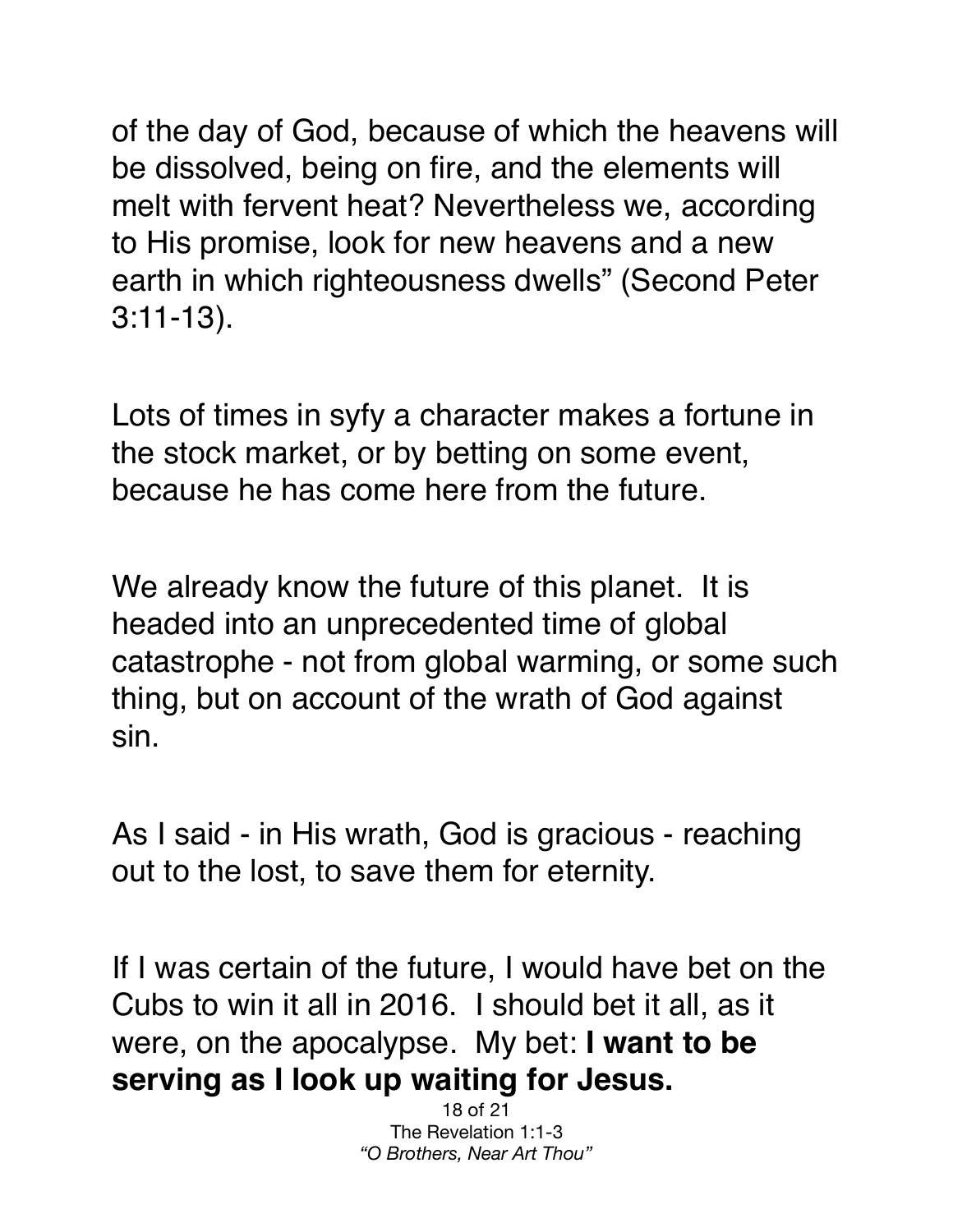Start thinking of yourself as back from the future.

God gave us a big Easter egg about 70 years ago. On May 14, 1948, Israel was born as a modern nation. It was the fulfillment of many prophecies in the Old Testament, and a definite sign that the Lord will perform what He has prophesied.

If you are not a believer in Christ... The events of the Revelation are set. Once the Tribulation begins, it will proceed as written.

These shows and films that give you hope that it can be stopped, or that you can survive it, are distractions from that truth. They give you a false hope when your hope should be in Jesus.

You can avoid it altogether by getting saved. Going through it... Well, just read the middle chapters of the Revelation and you'll understand why no amount of prepping can help you.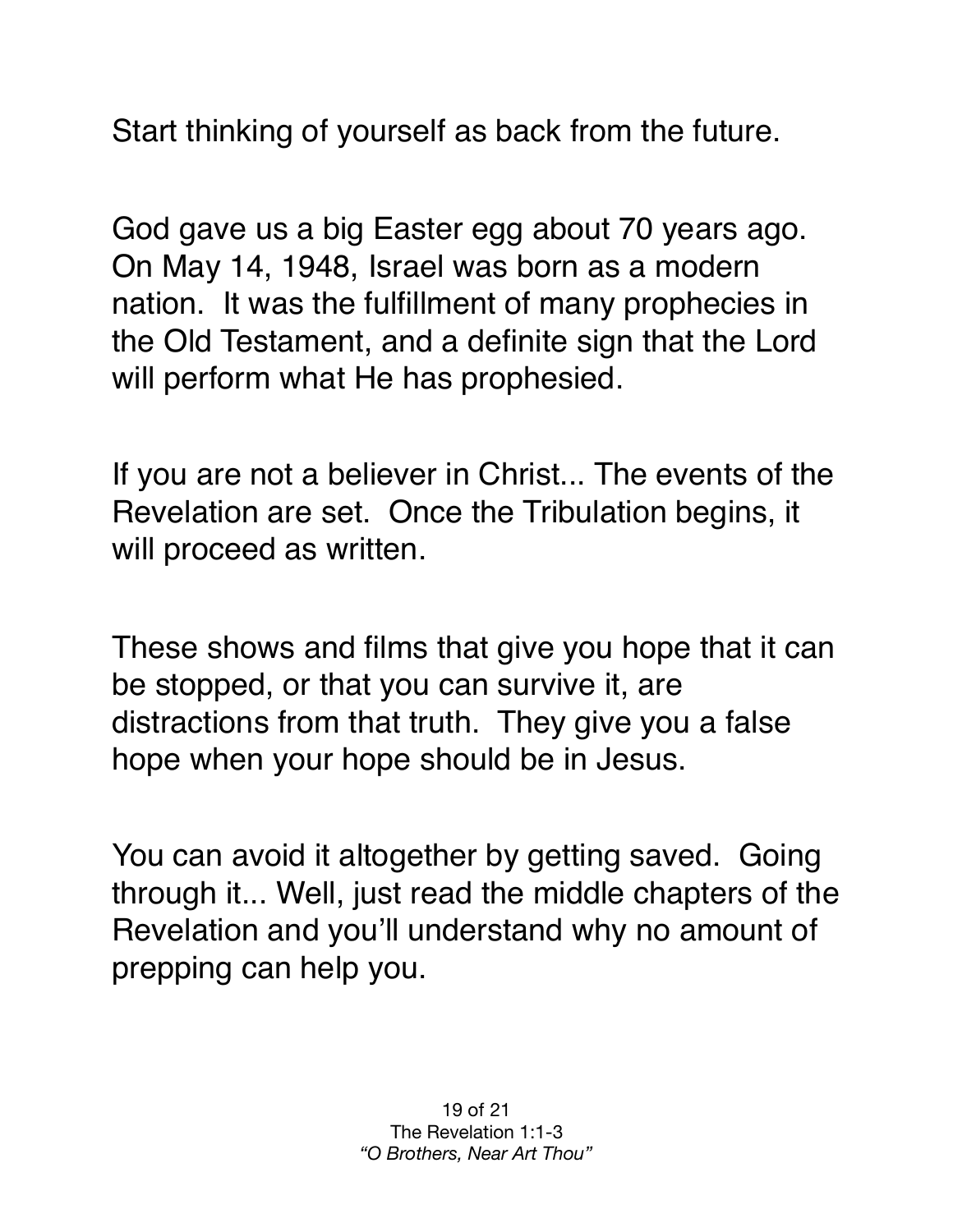Get saved, and then rejoice in the glorious future God has planned for those who love Him.

It isn't just to avoid the Tribulation that you ought to get saved. It is to gain Heaven, and to avoid an eternity of conscious torment in the Lake of Fire.

If you are not in Christ, listen carefully to what the Lord is saying to you. These are His words, not mine; and they are the power of God unto your salvation.

For all have sinned, and come short of the glory of God. For the wages of sin is death; but the gift of God is eternal life through Jesus Christ our Lord. But the gift of God is eternal life through Jesus Christ our Lord. God demonstrates His own love toward us, in that while we were still sinners, Christ died for us. If you confess with your mouth Jesus as Lord, and believe in your heart that God raised Him from the dead, you will be saved. For everyone who calls on the name of the Lord will be saved.